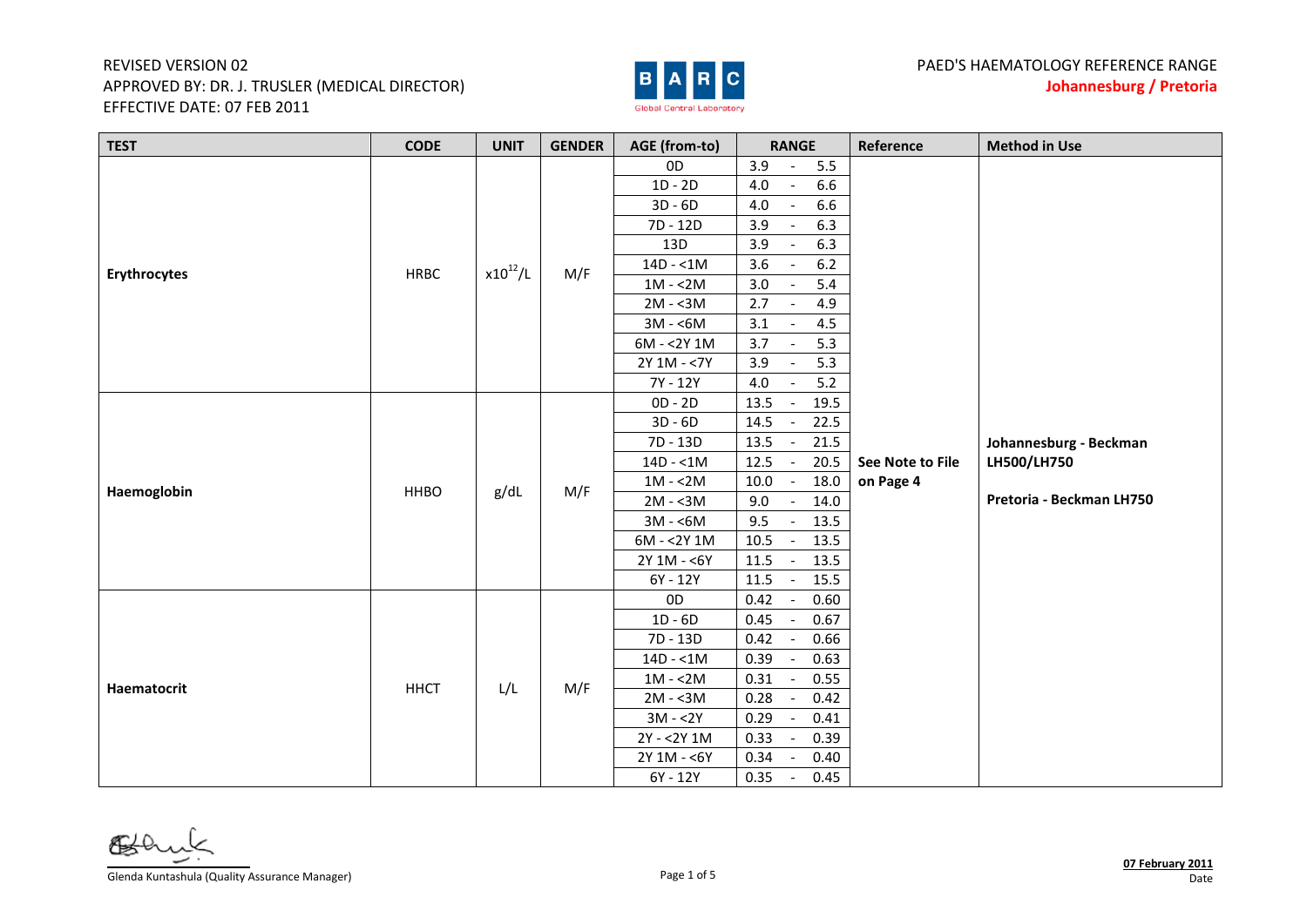## REVISED VERSION 02 APPROVED BY: DR. J. TRUSLER (MEDICAL DIRECTOR) EFFECTIVE DATE: 07 FEB 2011



| <b>TEST</b>                                | <b>CODE</b>  | <b>UNIT</b> | <b>GENDER</b> | AGE (from-to) | <b>RANGE</b>                            | Reference        | <b>Method in Use</b>     |
|--------------------------------------------|--------------|-------------|---------------|---------------|-----------------------------------------|------------------|--------------------------|
|                                            |              |             |               | 0D            | 98<br>118<br>$\overline{\phantom{a}}$   |                  |                          |
|                                            |              |             |               | $1D - 6D$     | 95<br>121                               |                  |                          |
|                                            |              |             |               | 7D - 13D      | 88<br>126<br>$\overline{\phantom{a}}$   |                  |                          |
|                                            |              |             |               | $14D - 1M$    | 86<br>124                               |                  |                          |
| <b>Mean Cell Volume</b>                    | <b>HMCV</b>  | fL          | M/F           | $1M - 2M$     | 85<br>123<br>$\overline{\phantom{a}}$   |                  |                          |
|                                            |              |             |               | $2M - 3M$     | 77<br>115<br>$\overline{\phantom{a}}$   |                  |                          |
|                                            |              |             |               | $3M - 6M$     | 74<br>108                               |                  |                          |
|                                            |              |             |               | $6M - 2Y1M$   | 86<br>70                                |                  |                          |
|                                            |              |             |               | 2Y 1M - <6Y   | 75<br>87<br>$\sim$                      |                  |                          |
|                                            |              |             |               | 6Y - 12Y      | 95<br>77                                |                  |                          |
|                                            |              |             |               | $OD - 6D$     | 40<br>30<br>$\overline{a}$              |                  |                          |
|                                            |              |             |               | $7D - 3M$     | 29<br>39                                |                  | Johannesburg - Beckman   |
| <b>Mean Cell Haemoglobin</b>               | ZHMCH        |             | M/F           | $3M - 6M$     | 24<br>34<br>$\overline{\phantom{a}}$    | See Note to File | LH500/LH750              |
|                                            |              | pg          |               | $6M - 1Y$     | 25<br>33<br>$\overline{\phantom{a}}$    | on Page 4        |                          |
|                                            |              |             |               | $1Y - 12Y$    | 34<br>24                                |                  | Pretoria - Beckman LH750 |
|                                            |              |             |               | 12Y           | 25<br>34<br>$\sim$                      |                  |                          |
| <b>Mean Cell Haemoglobin Concentration</b> | ZHMCHC       | g/dL        | M/F           | 0D - 12Y      | 32<br>36<br>$\sim$                      |                  |                          |
| <b>Platelets</b>                           | <b>HPLAT</b> | $x10^9$ /L  | M/F           | 0D - 12Y      | 450<br>150                              |                  |                          |
|                                            |              |             |               | OD            | 9.0<br>30.0                             |                  |                          |
|                                            |              |             |               | $1D - 6D$     | 34.0<br>9.0                             |                  |                          |
|                                            |              |             |               | 7D - 13D      | 5.0<br>21.0                             |                  |                          |
| Leucocytes                                 | <b>HWBCO</b> | $x10^9$ /L  | M/F           | $14D - 6M$    | 19.5<br>5.0                             |                  |                          |
|                                            |              |             |               | $6M - 2Y$     | 17.5<br>6.0                             |                  |                          |
|                                            |              |             |               | $2Y - 6Y$     | $6.0\,$<br>17.0                         |                  |                          |
|                                            |              |             |               | $6Y - 10Y$    | 15.0<br>5.0<br>$\overline{\phantom{a}}$ |                  |                          |
|                                            |              |             |               | 10Y - 12Y     | 13.5<br>4.5                             |                  |                          |

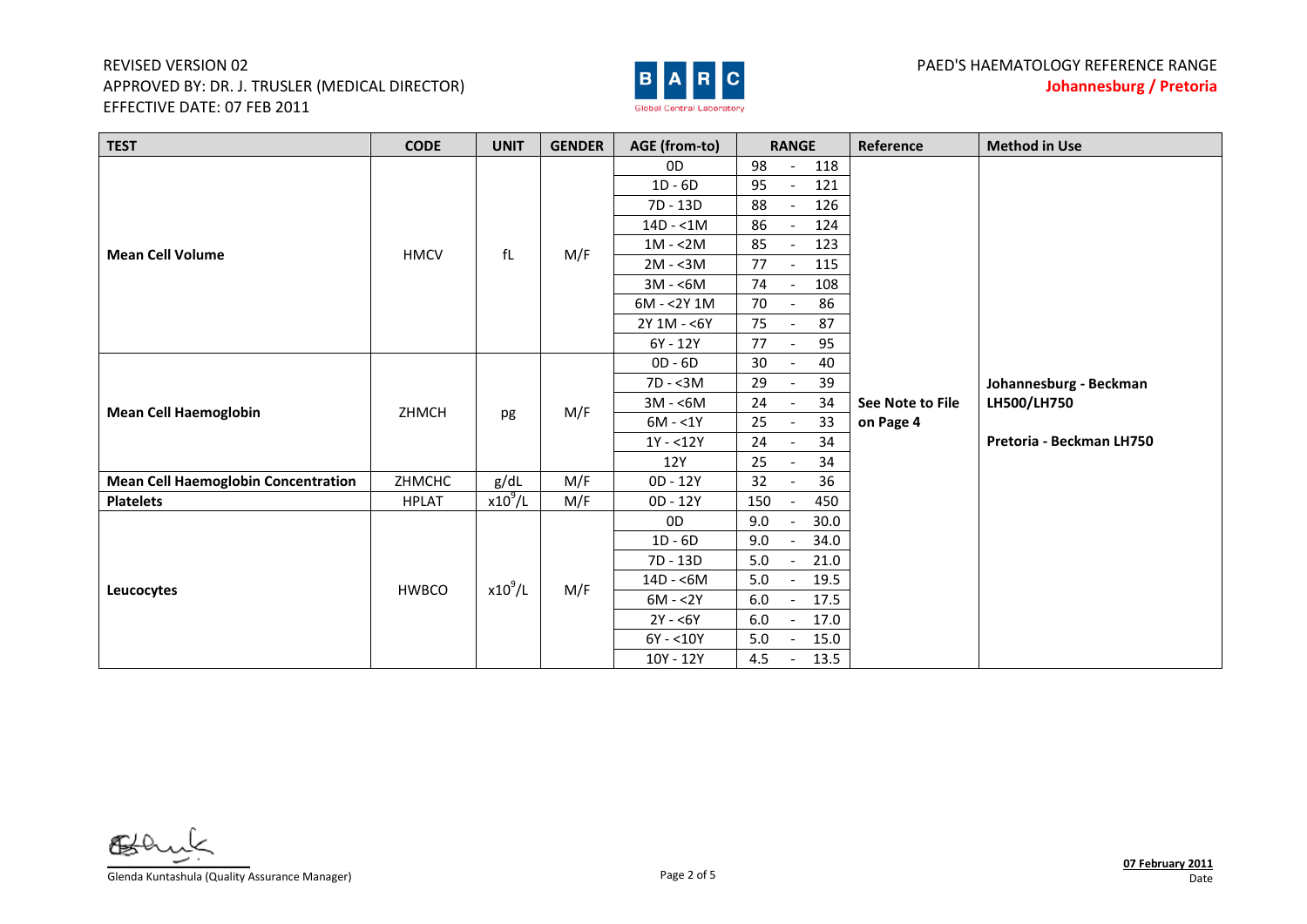## REVISED VERSION 02 APPROVED BY: DR. J. TRUSLER (MEDICAL DIRECTOR) EFFECTIVE DATE: 07 FEB 2011



| <b>TEST</b>        | <b>CODE</b> | <b>UNIT</b> | <b>GENDER</b> | AGE (from-to)  | <b>RANGE</b>                                   | Reference        | <b>Method in Use</b>     |
|--------------------|-------------|-------------|---------------|----------------|------------------------------------------------|------------------|--------------------------|
|                    |             |             |               | 0D             | 6.0<br>26.0<br>$\overline{\phantom{a}}$        |                  |                          |
|                    |             |             |               | $1D - 6D$      | 5.0<br>21.0<br>$\overline{\phantom{a}}$        |                  |                          |
|                    |             |             |               | 7D - 13D       | 10.0<br>1.5<br>$\sim$                          |                  |                          |
|                    |             |             |               | $14D - 1M$     | 1.0<br>9.5<br>$\overline{\phantom{a}}$         |                  |                          |
| <b>Neutrophils</b> | ZHNEUTPRT   | $x10^9$ /L  | M/F           | $1M - 3M$      | 1.0<br>9.0<br>$\sim$                           |                  |                          |
|                    |             |             |               | $3M - 1Y$      | $1.0\,$<br>8.5<br>$\overline{\phantom{a}}$     |                  |                          |
|                    |             |             |               | $1Y - 6Y$      | 8.5<br>1.5<br>$\overline{\phantom{a}}$         |                  |                          |
|                    |             |             |               | $6Y - 10Y$     | 1.5<br>8.0<br>$\overline{\phantom{a}}$         |                  |                          |
|                    |             |             |               | 10Y - 12Y      | 8.0<br>1.8                                     |                  |                          |
|                    |             |             |               | 0 <sub>D</sub> | 2.0<br>11.0<br>$\overline{\phantom{a}}$        |                  |                          |
|                    |             |             |               | $1D - 6D$      | 11.5<br>2.0<br>$\overline{\phantom{a}}$        |                  |                          |
|                    |             |             |               | $7D - 1M$      | 2.0<br>17.0<br>$\overline{a}$                  |                  |                          |
|                    |             |             |               | $1M - 6M$      | 2.5<br>16.5<br>$\overline{\phantom{a}}$        |                  |                          |
| Lymphocytes        | ZHLYMPRT    | $x10^9$ /L  | M/F           | $6M - 2Y$      | $4.0\,$<br>13.5<br>$\overline{\phantom{a}}$    |                  | Johannesburg - Beckman   |
|                    |             |             |               | $2Y - 4Y$      | 3.0<br>9.5<br>$\overline{\phantom{a}}$         | See Note to File | LH500/LH750              |
|                    |             |             |               | $4Y - 6Y$      | $2.0$<br>$8.0\,$<br>$\overline{\phantom{a}}$   | on Page 4        |                          |
|                    |             |             |               | $6Y - 10Y$     | $7.0\,$<br>1.5<br>$\overline{\phantom{a}}$     |                  | Pretoria - Beckman LH750 |
|                    |             |             |               | 10Y - 12Y      | 1.5<br>6.5<br>$\overline{\phantom{a}}$         |                  |                          |
|                    |             |             |               | 0D             | 0.2<br>1.8<br>$\overline{\phantom{a}}$         |                  |                          |
|                    |             |             |               | $1D - 13D$     | 1.9<br>0.2<br>$\overline{a}$                   |                  |                          |
| <b>Monocytes</b>   | ZHMONOPRT   | $x10^9$ /L  | M/F           | $14D - 1M$     | 0.2<br>1.8<br>$\blacksquare$                   |                  |                          |
|                    |             |             |               | $1M - 6M$      | 0.2<br>1.4<br>$\overline{a}$                   |                  |                          |
|                    |             |             |               | $6M - 4Y$      | 0.9<br>02<br>$\overline{\phantom{a}}$          |                  |                          |
|                    |             |             |               | 4Y - 12Y       | $0.8\,$<br>$0.2\,$<br>$\overline{\phantom{a}}$ |                  |                          |
|                    |             |             |               | 0D - 13D       | $0.8\,$<br>$0.0\,$                             |                  |                          |
| <b>Eosinophils</b> | ZHEOSPRT    | $x10^9$ /L  | M/F           | $14D - 1M$     | 0.6<br>$0.0\,$<br>$\overline{\phantom{a}}$     |                  |                          |
|                    |             |             |               | 1M - 12Y       | 0.5<br>$0.0\,$                                 |                  |                          |
| <b>Basophils</b>   | ZHBASOPRT   | $x10^{9}L$  | M/F           | 0D - 12Y       | 0.3<br>$0.0\,$<br>$\mathbb{L}$                 |                  |                          |
| <b>Retics</b>      | HRET        | %           | M/F           | $OD - 6M$      | $7.0\,$<br>3.0<br>$\overline{\phantom{a}}$     |                  |                          |
|                    |             |             |               | 6M - 12Y       | 2.0<br>0.0<br>$\blacksquare$                   |                  |                          |

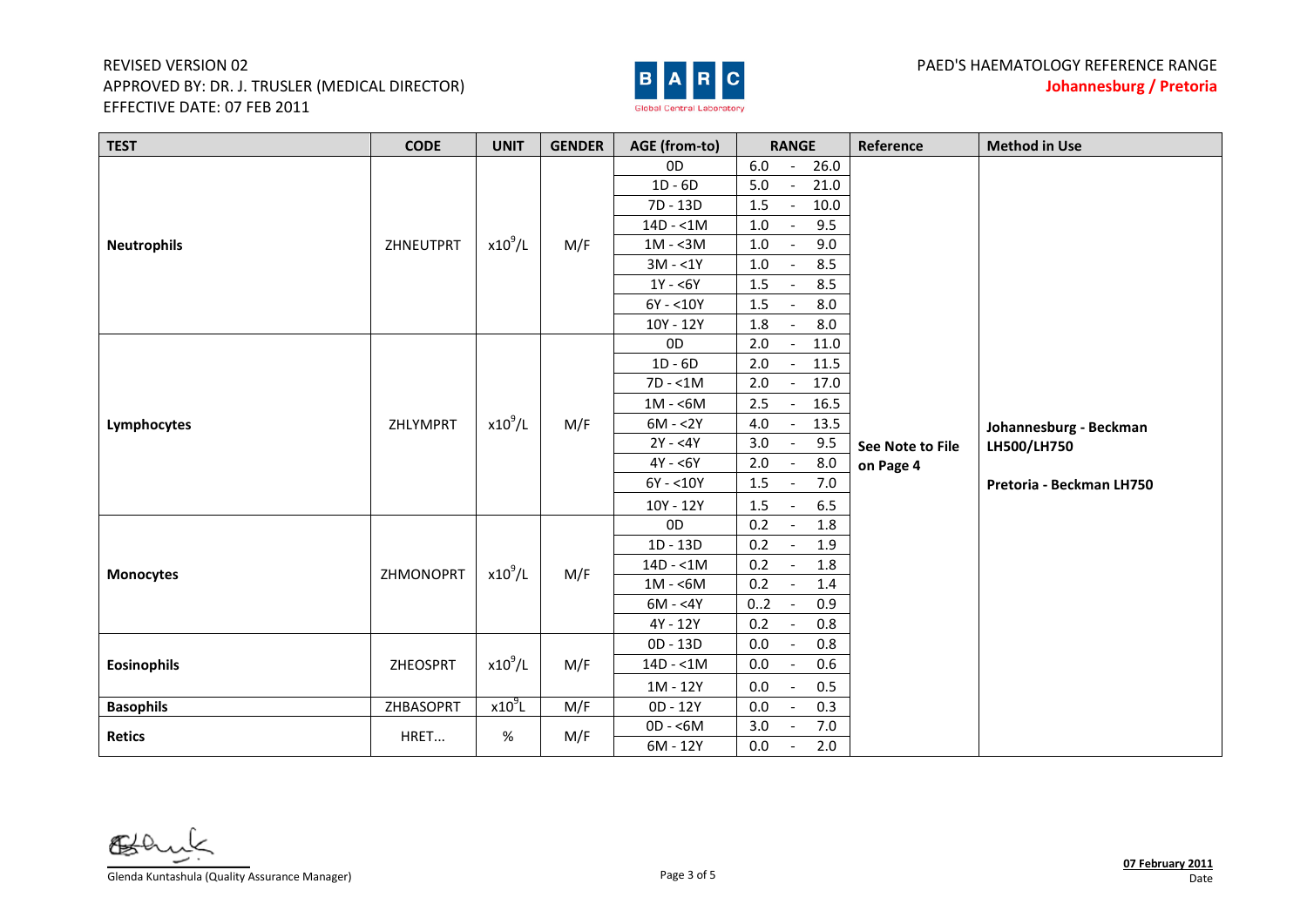

| <b>ISSEARCH CORPORATION</b><br>SOUTH AFRICA (PTY) LTD<br>In cooperation with Lancet Laboratories<br>CENTRAL LABORATORY FOR CLINICAL TRIALS<br>a: www.barcea.co.za or www.barclab.com / E-Mail: barcea@ianost.co.za                                              | <b>BARC SA Pty Ltd</b><br>Johannesburg<br>Napler House<br>11 Napler Road<br>Richmond, 2092<br>Fax: +27 11 358-0748                                                                                                                           | <b>BARC SA Pty Ltd</b><br>Durban<br>74 Lome Street<br>Durban, 4001<br>Tel: +27 11 242-7044 Tel: +27 31 308-6617<br>+27 11 358-0901   Fax: +27 31 308-6615 | <b>BARC SA Pty Ltd</b><br>Pretorta<br>102 Lancet Medical Centre Pencardia Building 1st Floor Waverley Business Park<br>509 Pretorius Street<br>Arcadia 0083<br>Tel: +27 12 483-0255/6/7<br>Fax: +27 12 483-0259 | <b>BARC SA Pty Ltd</b><br>Cape Town<br><b>Unit 7, Bidg 23B</b><br><b>Wycroft Road</b><br>Mowbray, 7700<br>Tel: +27 21 448-4311<br>Fax: +27 21 448-5604 |  |  |  |  |  |  |
|-----------------------------------------------------------------------------------------------------------------------------------------------------------------------------------------------------------------------------------------------------------------|----------------------------------------------------------------------------------------------------------------------------------------------------------------------------------------------------------------------------------------------|-----------------------------------------------------------------------------------------------------------------------------------------------------------|-----------------------------------------------------------------------------------------------------------------------------------------------------------------------------------------------------------------|--------------------------------------------------------------------------------------------------------------------------------------------------------|--|--|--|--|--|--|
| VAT momber: 4820184234                                                                                                                                                                                                                                          |                                                                                                                                                                                                                                              |                                                                                                                                                           | Company Registration number: 199901056807                                                                                                                                                                       |                                                                                                                                                        |  |  |  |  |  |  |
|                                                                                                                                                                                                                                                                 |                                                                                                                                                                                                                                              |                                                                                                                                                           |                                                                                                                                                                                                                 | <b>12 October 2009</b>                                                                                                                                 |  |  |  |  |  |  |
| <b>To Whom It May Concern</b>                                                                                                                                                                                                                                   |                                                                                                                                                                                                                                              |                                                                                                                                                           |                                                                                                                                                                                                                 |                                                                                                                                                        |  |  |  |  |  |  |
|                                                                                                                                                                                                                                                                 |                                                                                                                                                                                                                                              | <b>Haematology Reference Ranges</b>                                                                                                                       |                                                                                                                                                                                                                 |                                                                                                                                                        |  |  |  |  |  |  |
| Please note that on investigation into the history of the origin of the haematology reference                                                                                                                                                                   |                                                                                                                                                                                                                                              |                                                                                                                                                           |                                                                                                                                                                                                                 |                                                                                                                                                        |  |  |  |  |  |  |
| ranges at Lancet, it would appear that, historically, Lancet Adult Haematology reference ranges for<br>Johannesburg were adopted from the South African Institute of Medical Research, (SAIMR), now<br>known as the National Health Laboratory Services (NHLS). |                                                                                                                                                                                                                                              |                                                                                                                                                           |                                                                                                                                                                                                                 |                                                                                                                                                        |  |  |  |  |  |  |
|                                                                                                                                                                                                                                                                 | These ranges were then checked by the Lancet Haematology department in Johannesburg<br>sometime in the late 1980s using 100 normal patients.                                                                                                 |                                                                                                                                                           |                                                                                                                                                                                                                 |                                                                                                                                                        |  |  |  |  |  |  |
|                                                                                                                                                                                                                                                                 |                                                                                                                                                                                                                                              |                                                                                                                                                           |                                                                                                                                                                                                                 |                                                                                                                                                        |  |  |  |  |  |  |
|                                                                                                                                                                                                                                                                 | The Haematology reference ranges for the coastal level were determined in the 1980's by<br>Ferguson, Roux and Partners, a local laboratory in Durban, now known as Ampath Trust. These<br>were then adopted by all the coastal laboratories. |                                                                                                                                                           |                                                                                                                                                                                                                 |                                                                                                                                                        |  |  |  |  |  |  |
| The Paediatric Haematology reference ranges for Johannesburg were adopted from Wintrobe in<br>the 80's.                                                                                                                                                         |                                                                                                                                                                                                                                              |                                                                                                                                                           |                                                                                                                                                                                                                 |                                                                                                                                                        |  |  |  |  |  |  |
|                                                                                                                                                                                                                                                                 | Unfortunately all this happened long before the laboratories were accredited and they did not<br>keep the documentation in perpetuity as we do now.                                                                                          |                                                                                                                                                           |                                                                                                                                                                                                                 |                                                                                                                                                        |  |  |  |  |  |  |
| references ranges.                                                                                                                                                                                                                                              | Please note that these ranges have been deemed acceptable for the local population by the<br>pathologists' serving these practices over the last 30 years, and that we accept these as our                                                   |                                                                                                                                                           |                                                                                                                                                                                                                 |                                                                                                                                                        |  |  |  |  |  |  |
| <b>Dr. Jessica Trusler</b><br><b>MEDICAL DIRECTOR</b><br><b>BARC S.A. Clinical Trials Laboratory</b>                                                                                                                                                            |                                                                                                                                                                                                                                              |                                                                                                                                                           |                                                                                                                                                                                                                 |                                                                                                                                                        |  |  |  |  |  |  |
| JOINT VENTURE OF BARC INTERNATIONAL WITH LANCET LABORATORIES<br>DIRECTORS: Dr Paul Magrez (Belgium), J. Albrecht (Belgium), Dr P.R. Cole (South Africa)                                                                                                         |                                                                                                                                                                                                                                              | Dr J. Trusler (Medical Director)                                                                                                                          |                                                                                                                                                                                                                 |                                                                                                                                                        |  |  |  |  |  |  |